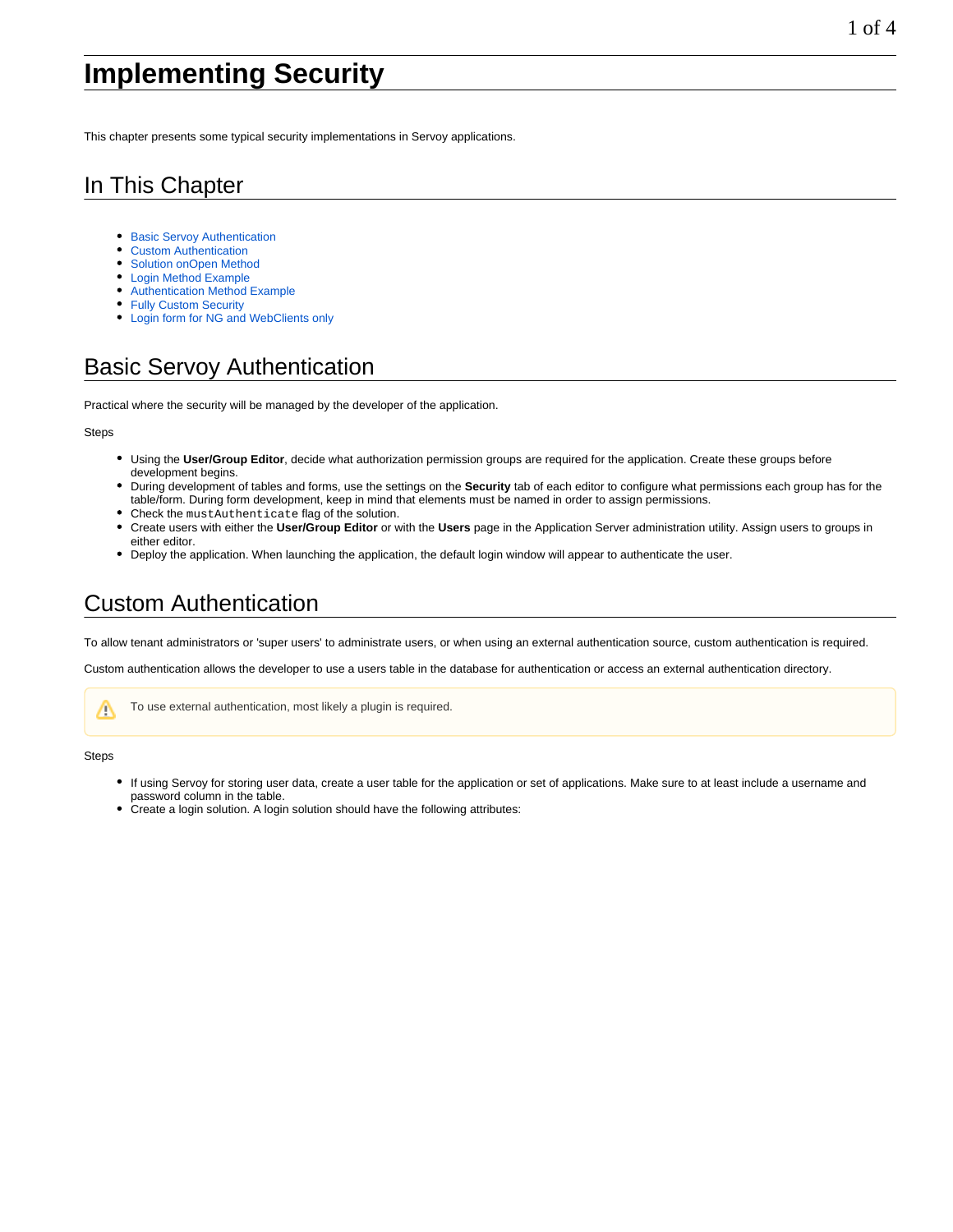| Create a new solution |                                                    |  |
|-----------------------|----------------------------------------------------|--|
| $\infty$              | Please give a name for the new solution            |  |
| Solution name         |                                                    |  |
| Solution type         | Login                                              |  |
|                       | Normal                                             |  |
|                       | Module                                             |  |
|                       | Please choose Web client only<br>Smart client only |  |
| Create new Login      |                                                    |  |
|                       | <b>O</b> Use existing Authenticator                |  |
|                       | Pre-import hook module<br>Post-import hook module  |  |
|                       |                                                    |  |
|                       |                                                    |  |
|                       |                                                    |  |
|                       |                                                    |  |
|                       |                                                    |  |
|                       |                                                    |  |
|                       |                                                    |  |

- A login form set as the first form
- The login form should have fields (normally form variables) for entering a username and password
- A button or method that will validate the fields are not null and finally call the authentication method of the authenticator solution. See [Login](#page-2-1)   $\bullet$ [Method Example](#page-2-1).
- The login solution has no database access, so if there is any validation done during the login process (find tenant id, verify user exists, etc.), the login solution must call an authenticator solution for any database information.
- Create an authenticator solution (during the solution creation process, same as login solution). The authenticator has the following attributes: • Solution type of authenticator

| $\frac{D}{D}$ Outline $\boxed{D}$ Properties $\frac{D}{D}$ |                            |
|------------------------------------------------------------|----------------------------|
|                                                            | 内国草园                       |
| Solution - AuthSolution                                    |                            |
| Property                                                   | Value                      |
| Events                                                     |                            |
| onClose                                                    | -none-                     |
| onDataBroad -none-                                         |                            |
| onError                                                    | -none-                     |
| onOpen                                                     | -none-                     |
| Properties                                                 |                            |
| firstForm                                                  | <b>DEFAULT</b>             |
| il8nDataSour -none-                                        |                            |
| loginForm DEFAULT                                          |                            |
| loginSolution -none-                                       |                            |
| modulesNam -none-                                          |                            |
| mustAuthent                                                |                            |
|                                                            | solutionType Authenticator |
| textOrientatio DEFAULT                                     |                            |
| titleText                                                  |                            |
|                                                            |                            |

- Includes a global method to authenticate users. This method will check the users table or call external authentication to authenticate. This method will also log the user into Servoy. See [Authentication Method Example.](#page-2-2)
- Can also include other methods for checking a user or getting a tenant id.
- The authenticator solution is not a module of the solution, but must be in the repository of the Application Server or in the developer's workspace. It can be set to a module of the solution to make it easier to export and import to the Application Server, but it will never run on the client. It will always stay on the Server.
- Set the login solution property to the login solution.

 $\sim$ 

Deploy the application, making sure to include the authenticator solution an import is done on the Application Server. The custom login form will appear when launching the solution.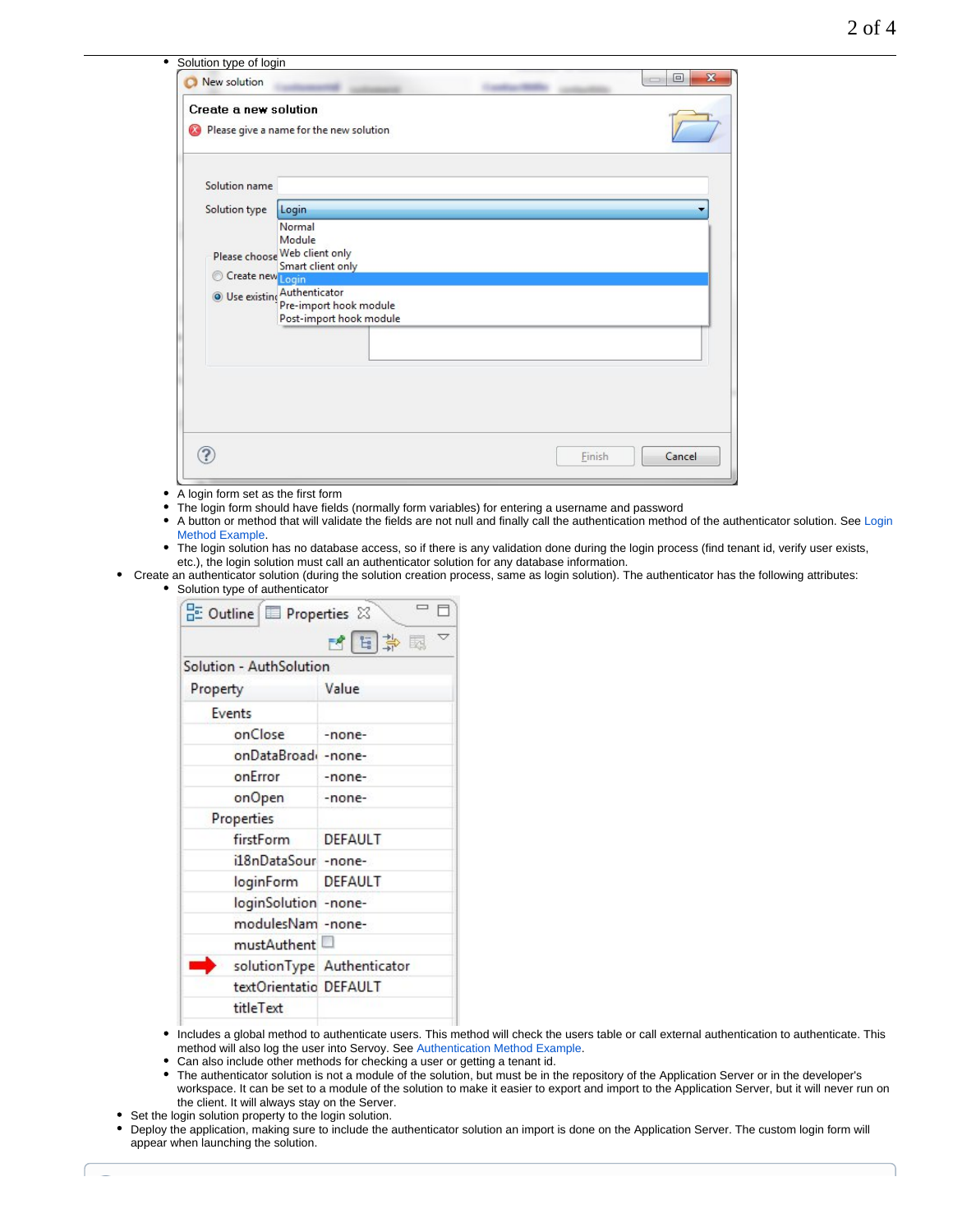#### **Enhanced Security** O)

When first introduced in Servoy, this method of using Login and Authenticator solutions was referred to as Enhanced Security. When looking for any references to this method in other resources (such as the Servoy Forum), try searching for 'Enhanced Security'.

#### <span id="page-2-0"></span>Solution onOpen Method

For almost every implementation of security, the solution should have an onOpen method assigned. This event is triggered right after the authentication process is complete. Some of the functions of this method in regards to security include:

- Setting up of tenancy for a multi-tenant solution. Table filters are enacted at this time to filter the data appropriately for the tenant.
- Applying custom security. If the security model is custom, these permissions should be set at this time. This would normally involve reading metadata from the database and applying permissions/restrictions based on the user's group.
- Setting security variables. Normally, in order to better facilitate using information from the users and tenants tables, global variables should be set for the current user id and the current tenant id. If these variables were not set during the login process, then they should be set here.
- Database switching. If the application is set up as a multi-tenant with a database for each tenant, this is the time to switch to the tenant's database.

### <span id="page-2-1"></span>Login Method Example

The code below is an example of a typical custom login method. In this scenario, the login page contains the following form variables:

- userName the name entered at login
- password the password entered at login
- errorMessage any error messages returned to the login solution.

The tenant is verified during login before actual authentication occurs.

```
function login(){
        errorMessage = null;
        if(!userName){
                errorMessage = 'Please specify a user name';
                return false;
 }
        if(!password){
                errorMessage = 'Please specify a password';
                return false;
 }
       var tenantID = security.authenticate("myAuthenticator","getTenant", [userName]);
        if(tenantID){
                if(security.authenticate("myAuthenticator","loginUser",[userName,password])){
                        return true;
                } else {
                        errorMessage = "No tenant found. Please check your password";
 }
 }
        errorMessage = 'Login Failed';
}
```
#### <span id="page-2-2"></span>Authentication Method Example

The code below is an example of a typical authentication method.

```
function loginUser(user, password) {
         if (!(user && password)) {
                application.output('Unexpected credentials received', LOGGINGLEVEL.DEBUG);
                return false;
 }
        var authenticated = ... //either query database or use LDAP
        if (authenticated) {
                var ok = security.login(user, user, ['group']) // Assume a group for each department
                application.output('User ' + user + ' authenticated: ' + ok, LOGGINGLEVEL.DEBUG);
                return ok;
 }
```